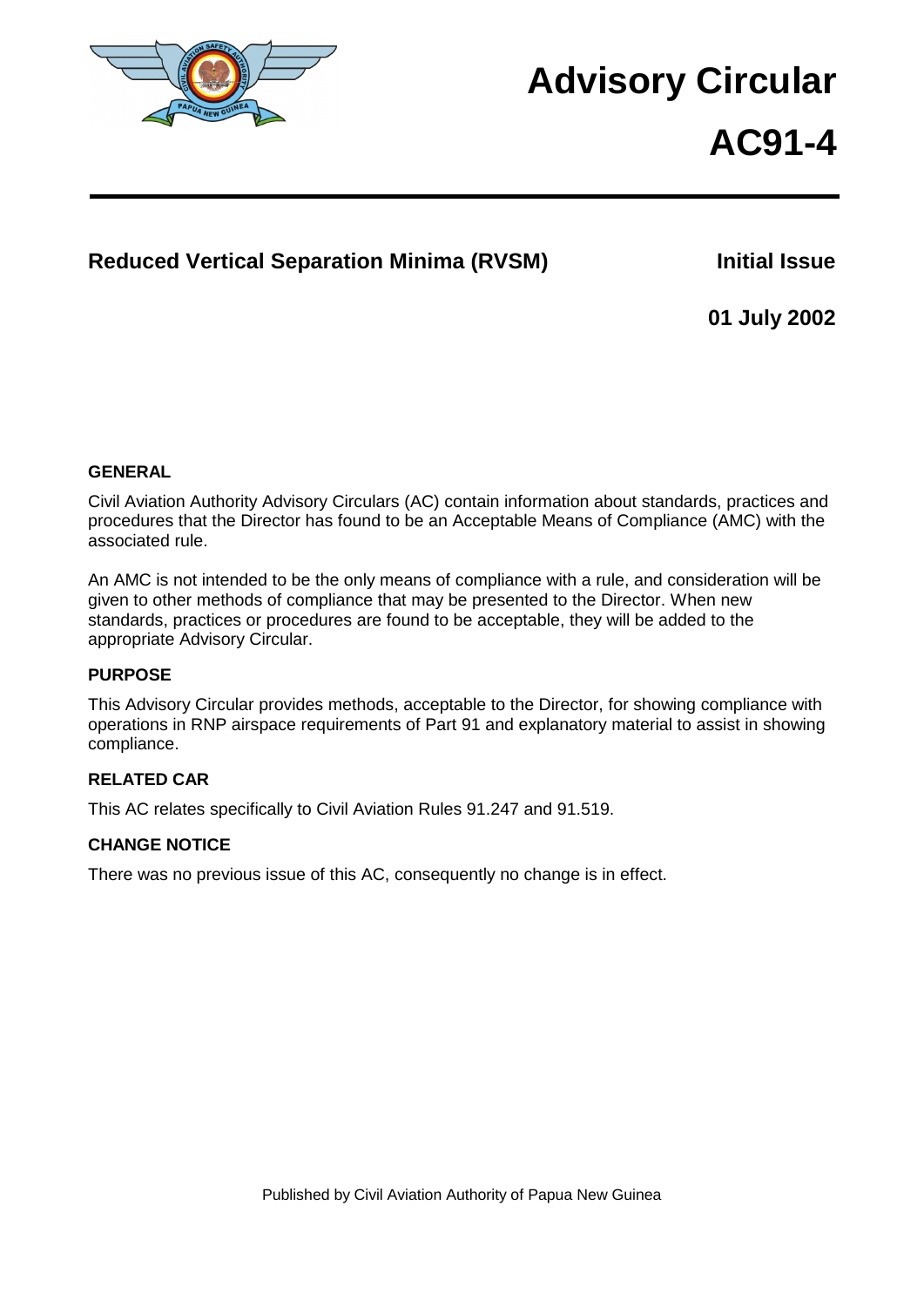### **Introduction**

Reduced vertical separation minimum (RVSM) was implemented in the North Atlantic (NAT) Region on 27 March 1997. RVSM was implemented in selected areas of the Pacific and Mid-Asia regions on 24 February 2000.

Annex 2 of the ICAO Convention and ICAO Doc 7030 provide the requirements for RVSM operations in the selected areas.

The intention of this advisory circular is to provide—

- **•** information on the implementation plan
- information on the approvals process
- guidance on the arrangements and need for monitoring
- **•** guidance on how further information can be obtained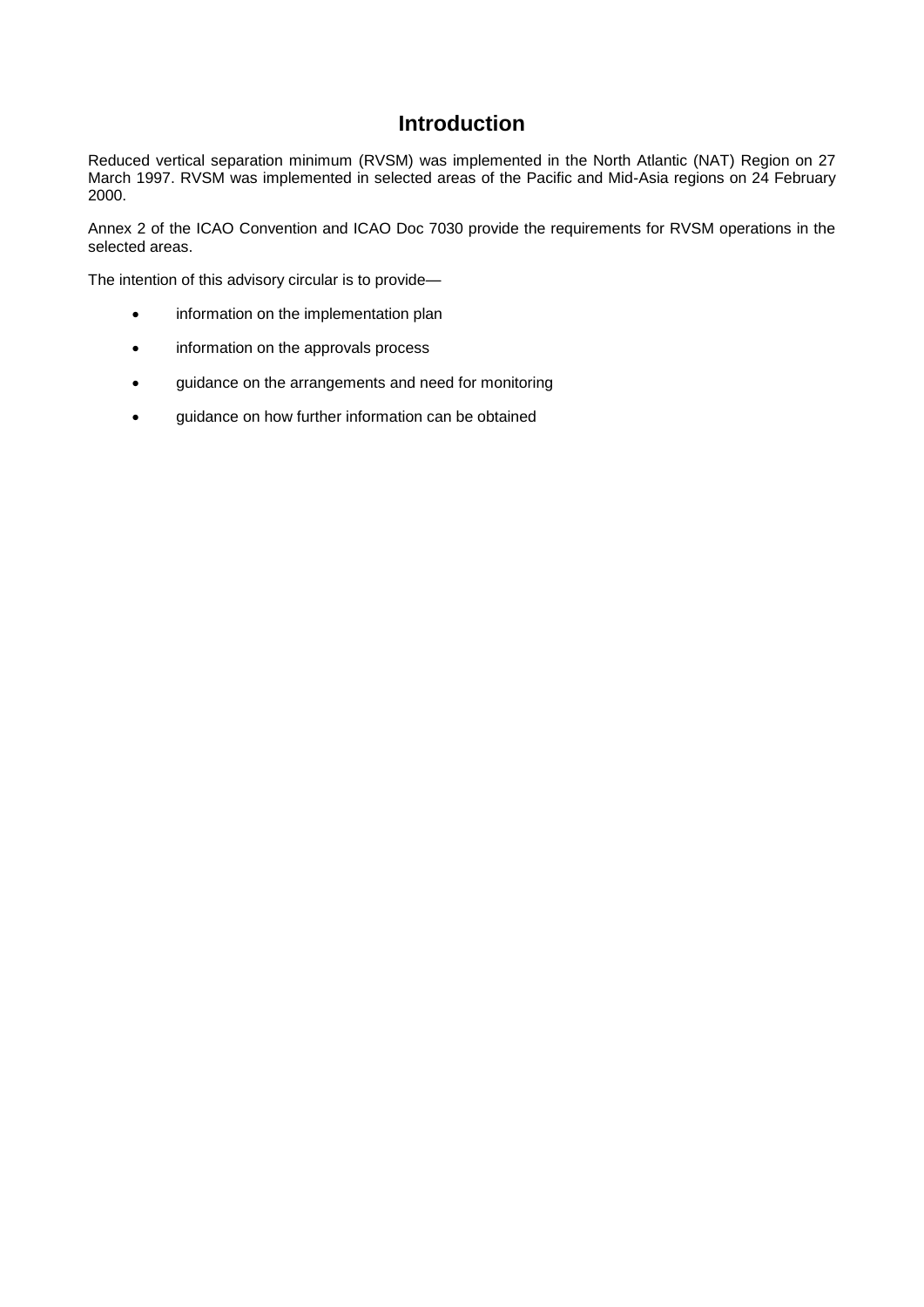## **Table of Contents**

| 1                    | <b>List of Acronyms</b><br>$\mathbf{2}$                           |  |  |  |  |  |
|----------------------|-------------------------------------------------------------------|--|--|--|--|--|
| $\mathbf{2}$         | <b>List of Definitions</b>                                        |  |  |  |  |  |
|                      |                                                                   |  |  |  |  |  |
| 3                    | <b>Reduced Vertical Separation Minimum (RVSM)</b>                 |  |  |  |  |  |
|                      | 3.1                                                               |  |  |  |  |  |
|                      | 3.2                                                               |  |  |  |  |  |
|                      | 3.2.1                                                             |  |  |  |  |  |
|                      | 3.2.2                                                             |  |  |  |  |  |
|                      | 4 Schedule for phased implementation and airspace dimensions<br>5 |  |  |  |  |  |
|                      | 4.1                                                               |  |  |  |  |  |
|                      | 4.2                                                               |  |  |  |  |  |
| 5                    | <b>RVSM approvals process</b><br>5                                |  |  |  |  |  |
|                      | 5.1                                                               |  |  |  |  |  |
|                      | 5.2                                                               |  |  |  |  |  |
| 6                    | <b>Height Monitoring</b><br>8                                     |  |  |  |  |  |
|                      | 6.1                                                               |  |  |  |  |  |
|                      | 6.2                                                               |  |  |  |  |  |
|                      | <b>7</b> Further Information<br>11                                |  |  |  |  |  |
| APPENDIX $1$ —<br>12 |                                                                   |  |  |  |  |  |

**Coordination to use a Global Positioning System (GPS) Monitoring Unit (GMU)12**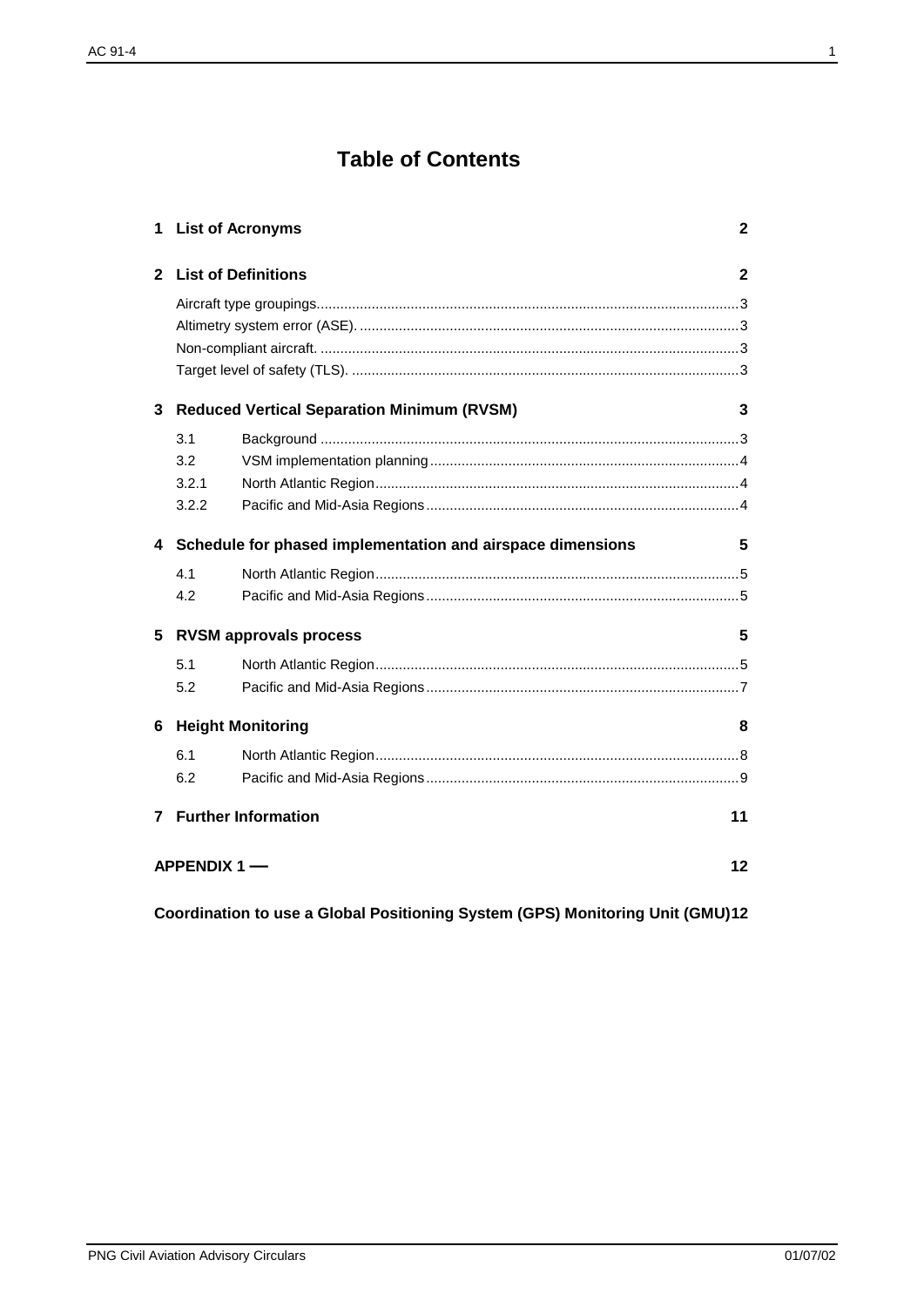# **1 List of Acronyms**

| <b>AC</b>      | <b>Advisory Circular</b>                                                                 |
|----------------|------------------------------------------------------------------------------------------|
| <b>APARMO</b>  | Asia-Pacific Approvals Registry and Monitoring Organization                              |
| <b>ASE</b>     | altimetry system error                                                                   |
| <b>ATC</b>     | air traffic control                                                                      |
| <b>CMA</b>     | central monitoring agency                                                                |
| <b>CTA</b>     | control area                                                                             |
| <b>FAA</b>     | <b>Federal Aviation Administration</b>                                                   |
| FL             | flight level                                                                             |
| <b>GMU</b>     | global positioning system monitoring unit                                                |
| <b>GMS</b>     | global positioning system monitoring system                                              |
| <b>GPS</b>     | global positioning system                                                                |
| <b>HMU</b>     | height monitoring unit                                                                   |
| <b>IATA</b>    | International Air Transport Association                                                  |
| <b>ICAO</b>    | International Civil Aviation Organization                                                |
| <b>IFALPA</b>  | International Federation of Airline Pilots Associations                                  |
| <b>IFATCA</b>  | International Federation of Air Traffic Controllers Associations                         |
| <b>JAA</b>     | Joint Airworthiness Authorities                                                          |
| <b>MASPS</b>   | minimum aircraft system performance specification                                        |
| <b>MNPS</b>    | minimum navigation performance specification                                             |
| <b>MNPSA</b>   | minimum navigation performance specification airspace                                    |
| <b>NAT</b>     | North Atlantic                                                                           |
| <b>NAT SPG</b> | North Atlantic Systems Planning Group                                                    |
| <b>PAC</b>     | Pacific (incorporates the Pacific and Mid-Asia regions as defined in ICAO<br>Doc 7030/4) |
| <b>RGCSP</b>   | Review of the General Concept of Separation Panel                                        |
| <b>RVSM</b>    | reduced vertical separation minimum of (300m) 1000 ft between flight levels              |
| <b>TLS</b>     | target level of safety                                                                   |
| <b>VSM</b>     | vertical separation minimum                                                              |

## **2 List of Definitions**

The following definitions are intended to clarify certain specialized terms used in this AC.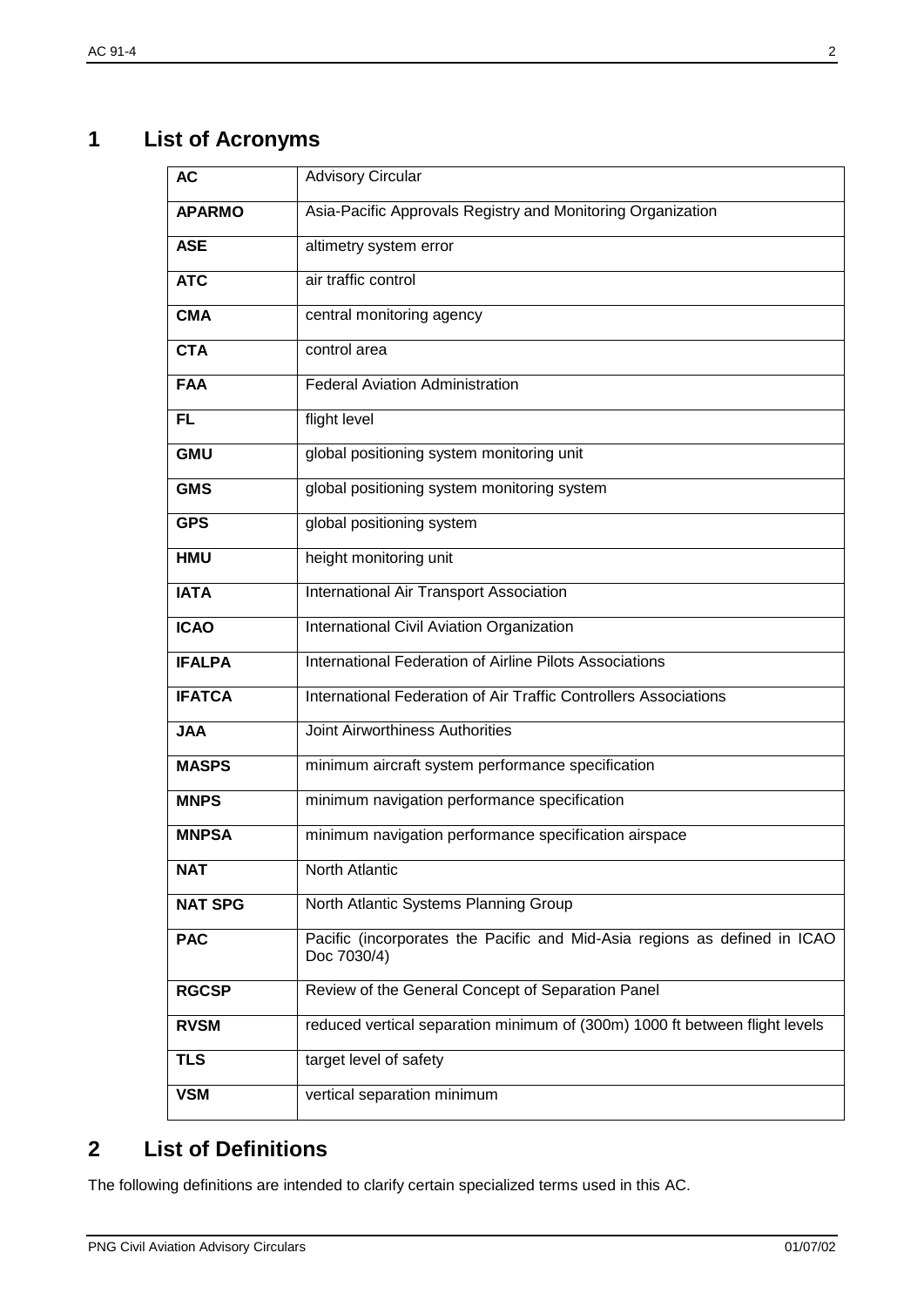#### **Aircraft type groupings.**

Aircraft are considered to be members of the same group if they are designed and assembled by one manufacturer and are of nominally identical design and build with respect to all details which could influence the accuracy of height-keeping performance.

#### **Altimetry system error (ASE).**

The difference between the altitude indicated by the altimeter display (assuming a correct altimeter barometric setting) and the pressure altitude corresponding to the undisturbed ambient pressure.

#### **Non-compliant aircraft.**

An aircraft whose true absolute TVE, ASE or AAD is greater than the maximum acceptable value for RVSMapproved aircraft.

#### **Target level of safety (TLS).**

A generic term representing the level of risk that is considered acceptable in particular circumstances.

## **3 Reduced Vertical Separation Minimum (RVSM)**

#### **3.1 Background**

In 1982 the International Civil Aviation Organisation (ICAO) initiated a series of world-wide studies to assess the feasibility of a reduction of the Vertical Separation Minimum (VSM) above FL 290 from 2000 ft to 1000 ft. The studies were co-ordinated by the Review of the General Concept of Separation Panel (RGCSP) that included representation from the International Air Transport Association (IATA), International Federation of Airline Pilots Associations (IFALPA) and the International Federation of Air Traffic Controllers Associations (IFATCA). The principal benefits which the implementation of the reduced VSM were expected to provide were—

- a theoretical doubling of the airspace capacity between FL 290 and FL 410
- the opportunity for aircraft to operate at/closer to their optimum flight levels, with resulting fuel economy

Studies and data collections were conducted in Canada, Japan, USA, USSR and four Member States of Eurocontrol: France, Germany, Netherlands and United Kingdom. These studies were essentially intended to determine the following—

- the height keeping accuracy of the current aircraft population at/above FL 290
- the causes of height deviations > 300 ft and to define corrective measures
- the basis of a future Minimum Aircraft System Performance Specification (MASPS) to support the use of a 1000 ft vertical separation above FL 290

As a result, the RGCSP concluded that a 1000 ft VSM between FL 290 and FL 410 was technically feasible without imposing unreasonably demanding technical or operational requirements. The ICAO Air Navigation Commission endorsed these findings in 1990.

The North Atlantic (NAT) was identified as the region best suited to the first application of the new minimum because of the better than average height keeping accuracy shown by NAT Minimum Navigation Performance Specifications (NAT MNPS) approved aircraft, together with the predominantly one-way traffic flow in the NAT Region.

On 27 March 1997 RVSM was introduced in the NAT for flight levels 330 - 370 inclusive. On 8 October 1998, the NAT RVSM airspace was expanded to include flight levels 310 -390. The NAT RVSM region is defined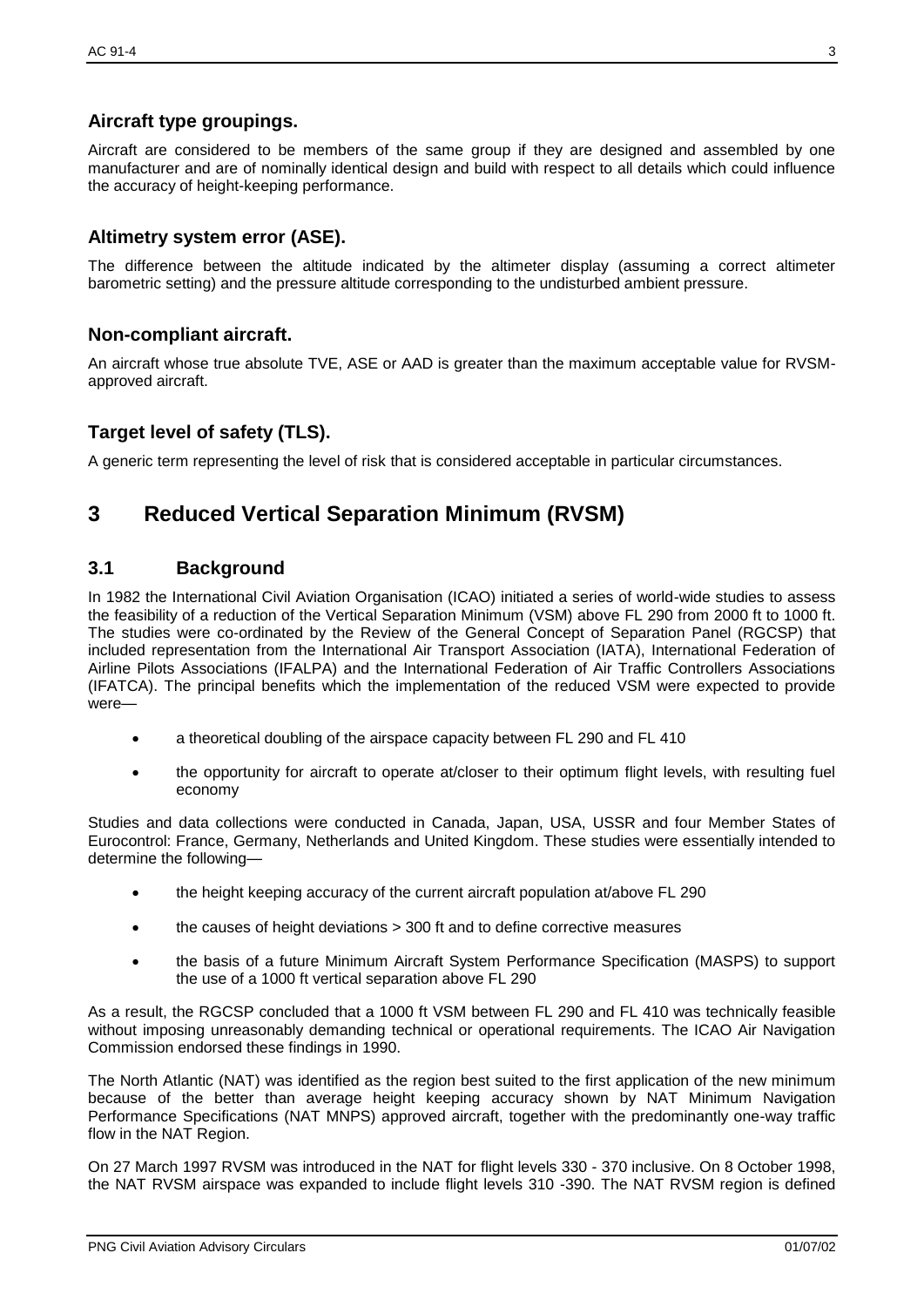as—

the MNPS airspace being that portion of the NAT Regions airspace extending between latitude 27°N and the North Pole, bounded in the East by the Eastern boundaries of the control areas (CTA) Santa Maria Oceanic, Shanwick Oceanic and Reykjavik and in the West by the Western boundary of New York Oceanic excluding the area west of 60°W and south of 38° 30N.

The Pacific RVSM Task Force has been meeting to evaluate and implement RVSM in the Pacific and Mid-Asia regions. The Task Force proposed the implementation of RVSM in the regions on 24 February 2000. Accordingly, additional areas became RVSM exclusive airspace on 24 February 2000. The following States will individually promulgate these areas:

- Australia
- Fiji
- New Zealand
- **Tahiti**
- United States of America
- Japan
- Papua New Guinea

#### **3.2 VSM implementation planning**

#### **3.2.1 North Atlantic Region**

Extensive detailed implementation planning took place to ensure the safe introduction of RVSM in the NAT Region. The work involved was delegated by the NAT SPG to a number of its sub-groups. The effort culminated in the production of NAT Doc 002, Guidance Material on the Implementation of a 300 m (1000 ft) Vertical Separation Minimum in the Minimum Navigation Performance Specifications Airspace (MNPSA) of the North Atlantic Region (first edition, July 1994). This document was distributed by the ICAO European and North Atlantic Office in Paris and is constantly being revised to include changes to the RVSM implementation plan.

The main body of NAT Doc 002 provides detailed information on operation of the NAT RVSM airspace, together with associated airworthiness requirements, State procedures, ATC considerations, and system performance monitoring. In addition, an Appendix to the document provides 'FAA Interim Guidance Material on the Approval of Operators/Aircraft for RVSM Operations'. This Appendix contains detailed MASPS information that will be published by the FAA as an Advisory Circular (AC) and by the JAA as Advisory Material Joint (AMJ) once administrative and legal procedures have been completed.

The material contained in NAT Doc 002 is intended to complement the information contained in NAT Doc 001/TI3.5N/6, ICAO Guidance and Information Material concerning Air Navigation in the North Atlantic (NAT) Region, sixth edition 1992, and in the North Atlantic MNPS Airspace Operations Manual, sixth edition 1993. It has been set out in a format which will allow the relevant parts to be assimilated in future editions of either, or both, of the existing guidance documents.

#### **3.2.2 Pacific and Mid-Asia Regions**

A significant amount of the guidance information published for the implementation of RVSM in the NAT region is also applicable in the PAC region. Specific documentation for Pacific and Mid-Asia RVSM operations has been produced by the Pacific RVSM Task Force: The Guidance Material on the Implementation of a 300m (1000ft) Vertical Separation Minimum (VSM) for Application in the Airspace of the Pacific Region.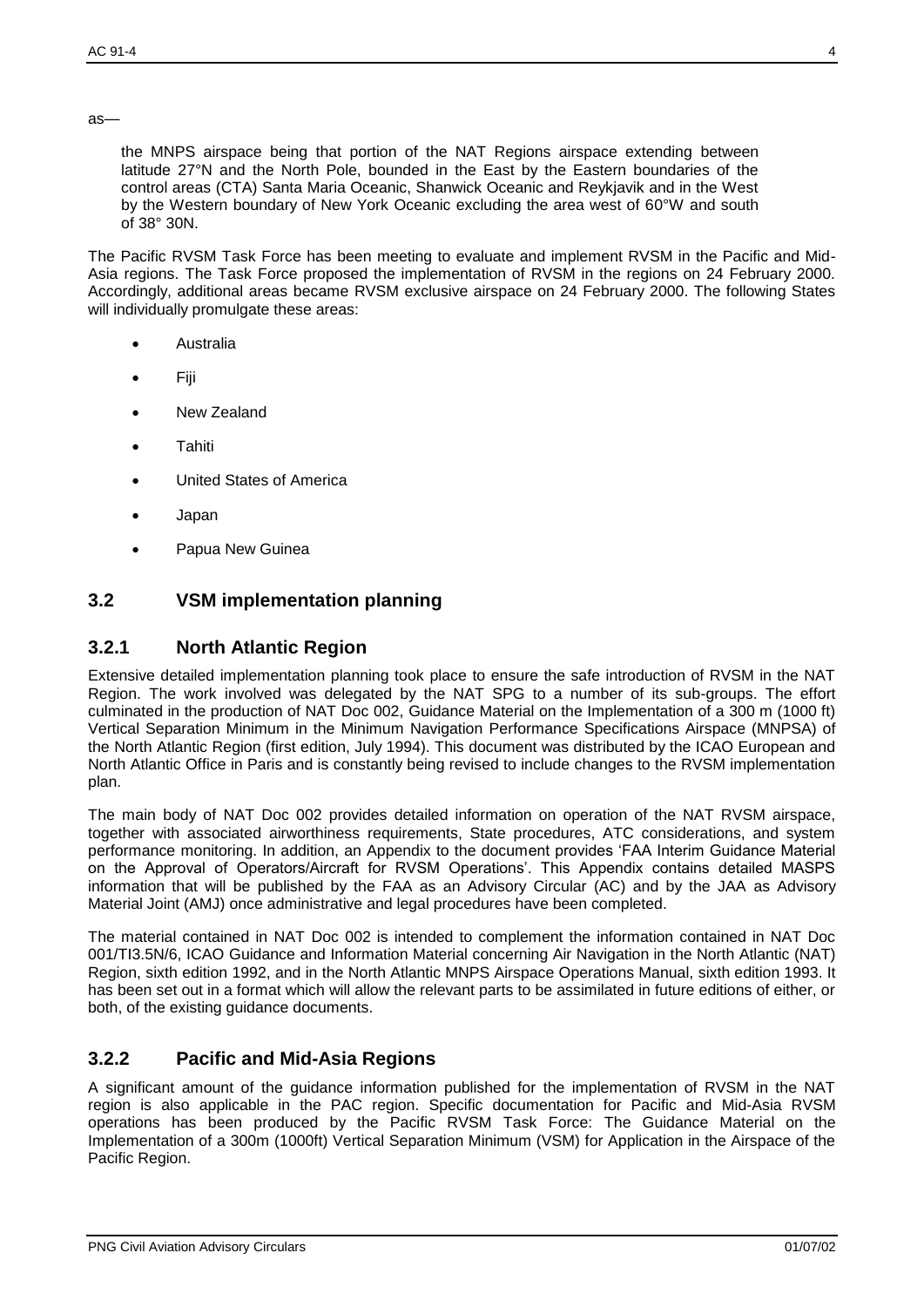Other guidance documents are available at the following FAA website: http://www.faa.gov/ats/ato/pacific\_rvsm.htm

## **4 Schedule for phased implementation and airspace dimensions**

#### **4.1 North Atlantic Region**

To implement the full range of RVSM levels between FL 290 and FL 410 inclusive, it was originally conceived that the vertical dimensions of NAT MNPS airspace would be changed to a lower limit of FL 285 and an upper limit of FL 420. However, when it became apparent that there would be insufficient approved airframes to justify the full use of these levels from the original start date of the RVSM trial, it was decided to adopt a phased approach and also to delay the date of commencement. By this action, both RVSM approved and non-RVSM approved aircraft could be accommodated in MNPSA for an interim period.

Phase 1 of the implementation process commenced as an operational trial of 1000 ft VSM between FL 330 and FL 370 inclusive on 27 March 1997. Phase 2 began on 8 October 1998 and extended the RVSM levels to between FL 310 and FL 390. Phase 3 will extend RVSM levels from FL 290 to FL 410 and will be implemented according to demand.

The decision on whether to proceed with the last phase of the implementation schedule will be taken by the NAT IMG.

#### **4.2 Pacific and Mid-Asia Regions**

The Guidance Material on the Implementation of a 300m (1000ft) Vertical Separation Minimum (VSM) for Application in the Airspace of the Pacific Region indicates that there will be three phases of RVSM implementation in the PAC region: verification, trial and operational. The Pacific RVSM Task Force has decided not to proceed with a phased implementation schedule and RVSM will be fully (operational phase) introduced on 24 February 2000 between FL 290 and FL 410.

## **5 RVSM approvals process**

#### **5.1 North Atlantic Region**

Aircraft operating within existing MNPS airspace are currently required to meet a minimum navigation performance specification in the horizontal plane through the mandatory carriage and use of a specified level of navigation equipment which has been approved by the State of Registry, or State of the Operator, for the purpose. These requirements are set out in NAT Doc 001/T13.5N/6 and in the NAT MNPS Airspace Operations Manual. For the purposes of RVSM, the following terminology has been adopted—

- (1) RVSM (Airworthiness) Approval: The approval that is issued by the CAA to indicate that an aircraft has been modified in accordance with the relevant approval documentation e.g. service bulletin, supplemental type certificate etc. and is therefore, eligible for monitoring. The date of issue of such an approval should coincide with the date when the modification was certified by the operator as being complete.
- (2) RVSM (Operational) Approval: The approval that is issued by the CAA once an operator has achieved the following—
	- RVSM Airworthiness approval
	- State approval of operations manual (where applicable) and on-going maintenance procedures

*Only once RVSM (operational) approval has been issued should "W" be used in item 10 of the ATC flight plan to indicate RVSM approval.*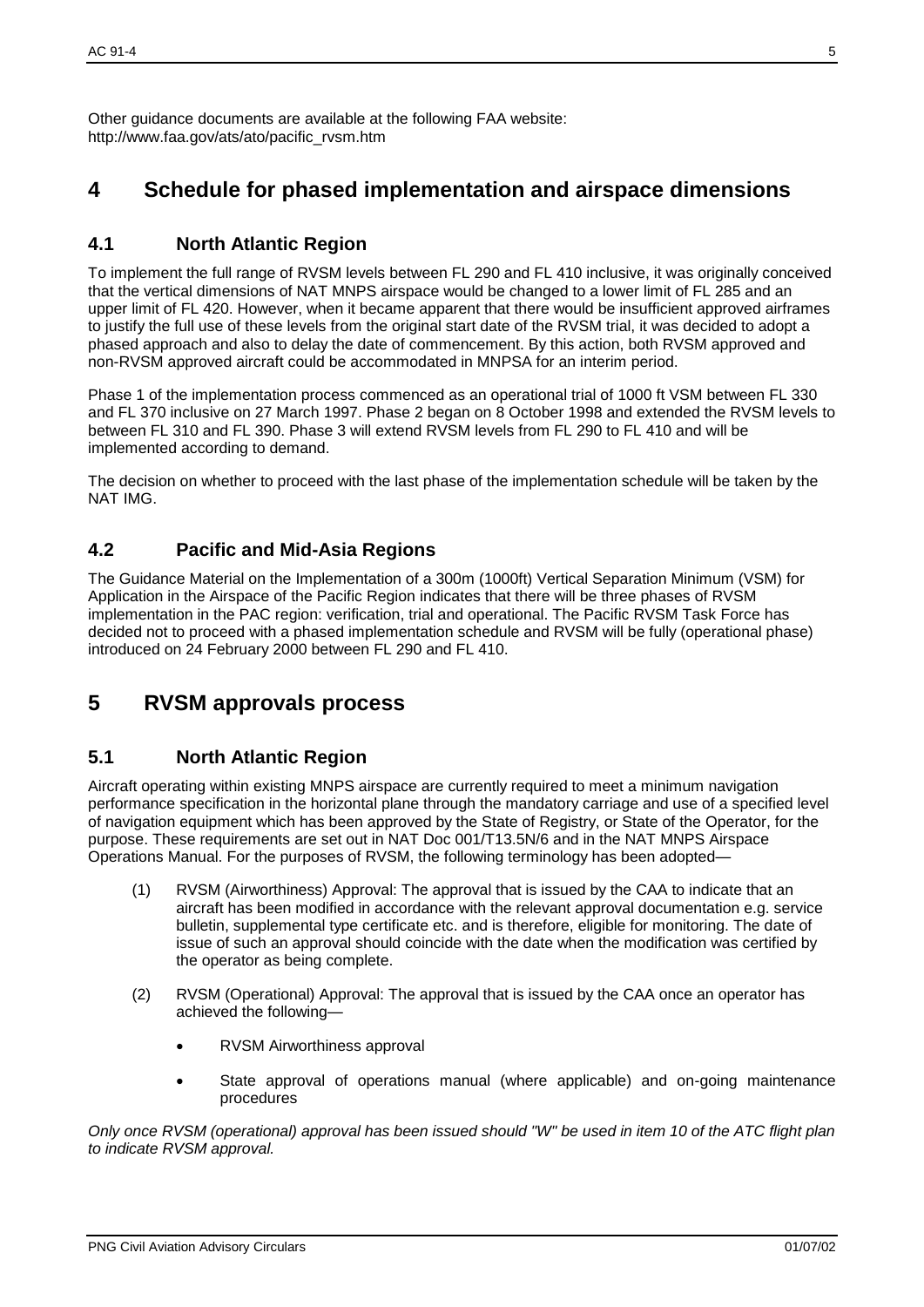One of the RGCSP conclusions regarding implementation of RVSM was that system operations should be monitored. Therefore, during the period prior to Phase 1, the monitoring of airworthiness approved aircraft took place within the existing 2000 ft VSM airspace.

To facilitate safely the phased introduction of RVSM, it was necessary to review the monitoring requirements. In the course of this review, it was decided that the introduction of a requirement for the monitoring of aircraft height keeping performance must be included in the approval process. The modified process calls for States to pass, to the NAT Central Monitoring Agency (CMA), details of aircraft that have been issued with RVSM airworthiness approval. An aircraft with RVSM airworthiness approval becomes eligible for monitoring from the date of issue of its approval.

When, through monitoring, an operator has demonstrated acceptable height keeping performance by its fleet of the same type of aircraft, the CMA will inform the CAA so that the CAA may grant RVSM approval for that particular fleet. The modified process for approval of group aircraft is as follows—

- (1) For Papua New Guinea registered aircraft, the Civil Aviation Authority of Papua New Guinea will evaluate RVSM airworthiness approval documents for group aircraft, including
	- service bulletins:
	- supplemental type certificates.
- (2) Operators inspect and/or modify aircraft in accordance with the appropriate airworthiness approval document.
- (3) Operators provide the CAA with data of all aircraft that they intend to operate in RVSM, airspace as well as any documentation that may be required for those aircraft that have been inspected and/or modified in accordance with the RVSM airworthiness documents, including
	- aircraft type and series:
	- registration number:
	- manufacturer's serial number:
	- aircraft Mode S address code in hexadecimal format.
- (4) Operators obtain CAA agreement to their on-going maintenance procedures, their operations manual, where applicable, training programmes, and complete monitoring requirements as required.
- (5) The CMA informs the CAA regarding the completion of monitoring requirements by each operator.
- (6) On completion of the above steps, the CAA grants RVSM operational approval.

*An aircraft will not be permitted to fly in NAT RVSM airspace until RVSM operational approval has been granted.*

- (7) The CAA will notify the Central Monitoring Agency (CMA) as soon as possible, using a CMA Form 2 or by electronic means direct from their approvals database which should be set up in accordance with CMA recommendations. The notification will include the:
	- state of registry of the aircraft:
	- name of the operator:
	- state of the operator:
	- aircraft type:
	- aircraft series: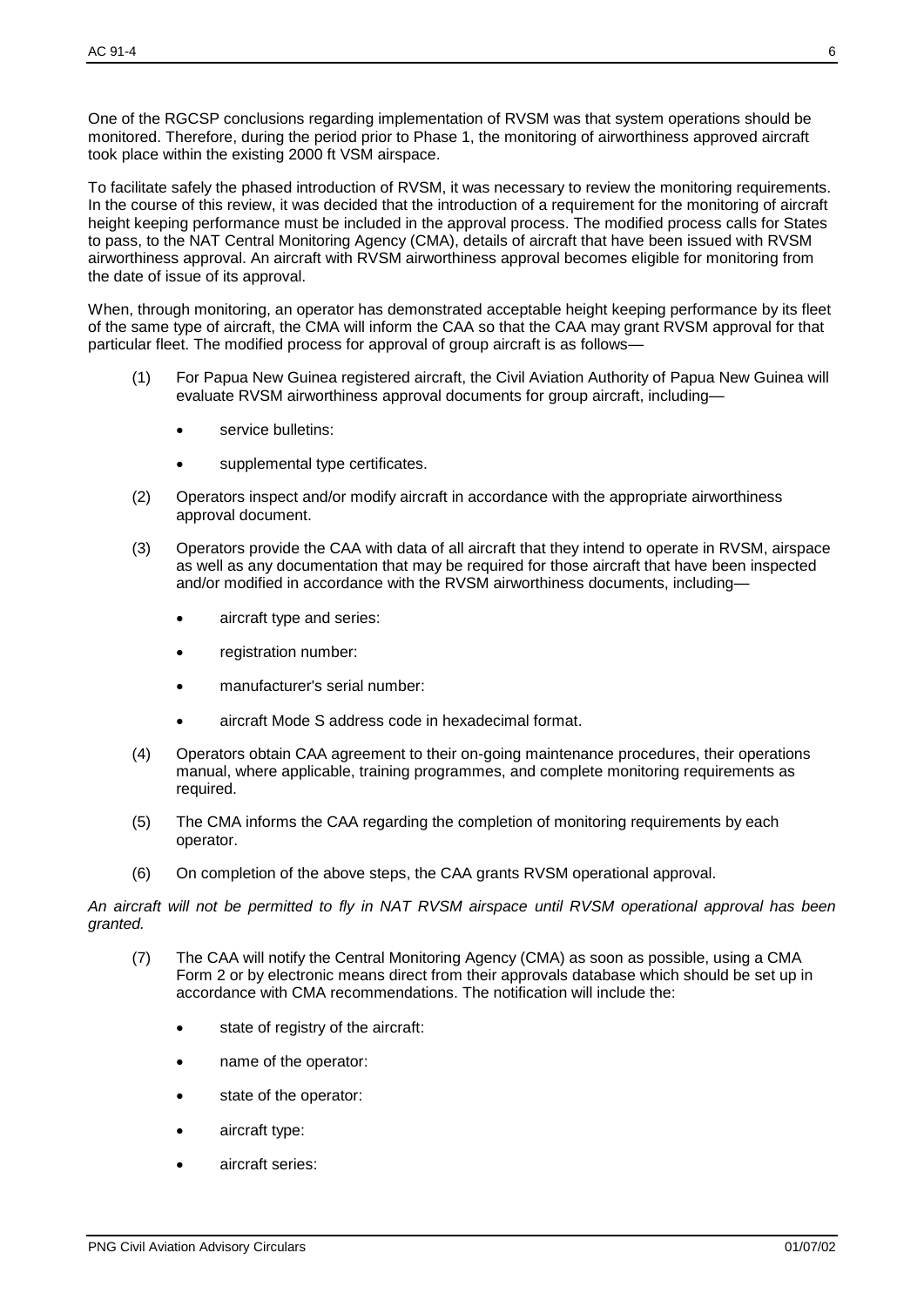- aircraft serial number:
- registration marks:
- Mode S address code:
- date of RVSM airworthiness approval:
- date of RVSM operational approval.
- (8) The date of airworthiness approval issued by the CAA should be the actual date that the modifications/inspection were completed for each airframe.
- (9) After the CAA has granted an RVSM approval, operators take steps to either overfly the HMUs near Strumble or Gander, or arrange for the carriage of a GMU. If monitoring occurs before the CAA has informed the CMA, the accrued data may still be used provided that it is dated after the modification or inspection was completed. In the case of aircraft added to an operator's fleet of the same type, after initial application for RVSM operating authority, the CMA will determine whether any further monitoring is required and will inform the CAA, which in turn, should inform the operator. If more monitoring is required, operators should comply with the provisions of this advisory circular.
- (10) The CMA is responsible for determining whether an operator's fleet has demonstrated acceptable height keeping performance. Operators can consult the ARINC Bulletin Board or the CMA to ascertain that its aircraft have been monitored and acceptable performance has been demonstrated.

*Note: Acceptable height keeping performance will be based on the ASE measurements resulting from a target sample of 60% of aircraft of each type from each operator. An 80% target will apply for IGA group aircraft. Based on the ASE results, these targets can be reduced or increased depending on whether a sufficient number of aircraft have been sampled to demonstrate that the Target Level of Safety will be met with a high degree of confidence. Additionally, no individual airworthiness approved aircraft should be noncompliant.*

*Note: Group aircraft means aircraft that are of nominally identical design and build with respect to all details that could influence the accuracy of height keeping performance.*

In summary, for Papua New Guinea registered group aircraft to be approved for NAT RVSM operations it is required to—

- obtain airworthiness approval i.e. be MASPS compliant:
- obtain RVSM approval from the CAA:
- demonstrate acceptable height keeping performance through monitoring (within six months of being granted RVSM operational approval).

In the case of non-group aircraft, the preceding procedures do not apply. Operators of these aircraft must apply for their operating authority individually. Monitoring by an HMU or GMU is a pre-requisite to obtaining RVSM operational approval unless flight test evidence can be provided to the CAA to show that each airframe is compliant with ASE targets. In the latter event, the CAA has been requested to forward ASE data to the CMA for inclusion in the safety analysis.

#### **5.2 Pacific and Mid-Asia Regions**

The process for obtaining an RVSM approval for the PAC region is the same as that outlined for the NAT region. Details on the application requirements are contained in The Guidance Material on the Implementation of a 300m (1000ft) Vertical Separation Minimum (VSM) for Application in the Airspace of the Pacific Region.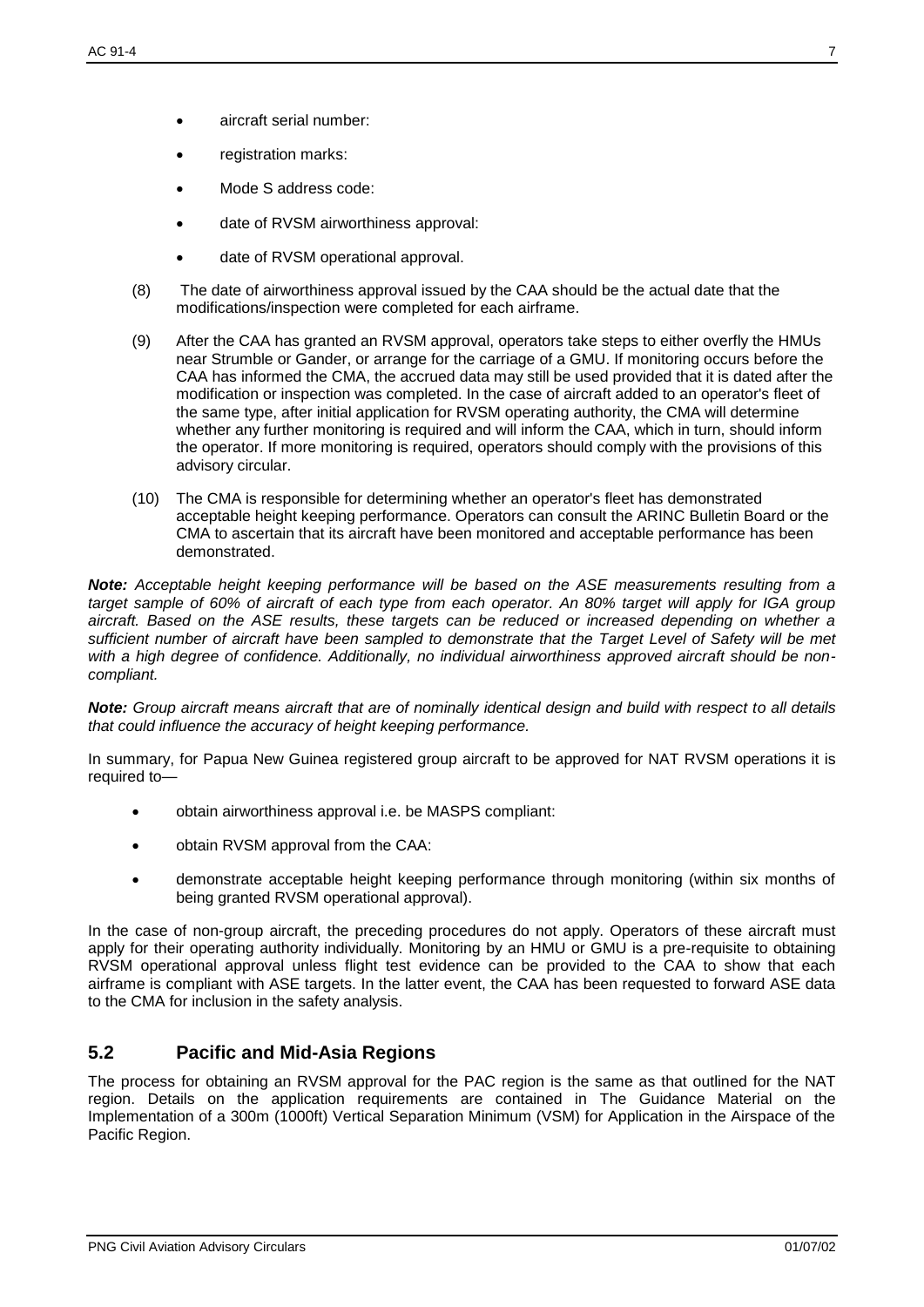## **6 Height Monitoring**

#### **6.1 North Atlantic Region**

The introduction and continued operation of the 1000 ft RVSM in the NAT MNPS airspace is conditional upon the over-riding consideration that the risk of collision as a consequence of a loss of vertical separation, from any cause, is less than the agreed target level of safety (TLS) of 5 x 10-9 fatal accidents per flight hour. Accordingly, the NAT SPG agreed, in January 1994, that monitoring would be carried out using a hybrid system comprising—

- (1) two fixed ground-based Height Monitoring Units (HMUs) located at—
	- Gander, Canada
	- Strumble, United Kingdom
- (2) a GPS-based monitoring system comprising
	- portable GPS monitoring units (GMUs)
	- GPS reference stations
	- post-flight processing facilities
	- logistic support

Specifically, the total monitoring system has been designed to provide—

- guidance on the efficacy of the MASPS and on the effectiveness of altimetry system modifications
- confidence that the TLS will be met
- further evidence of the stability of altimetry system error (ASE)

#### *Note: ASE stability is a premise around which the monitoring system has been designed.*

Both production model HMUs are expected to be fully operational by December 1997. In the interim, monitoring is being achieved using a single pre-production HMU situated near Strumble, together with approximately 45 GMUS. Those aircraft that will seldom or never overfly the HMU will be monitored using a GMU. To obtain current monitoring procedures operators should contact the Aircraft Certification Unit at the CAA.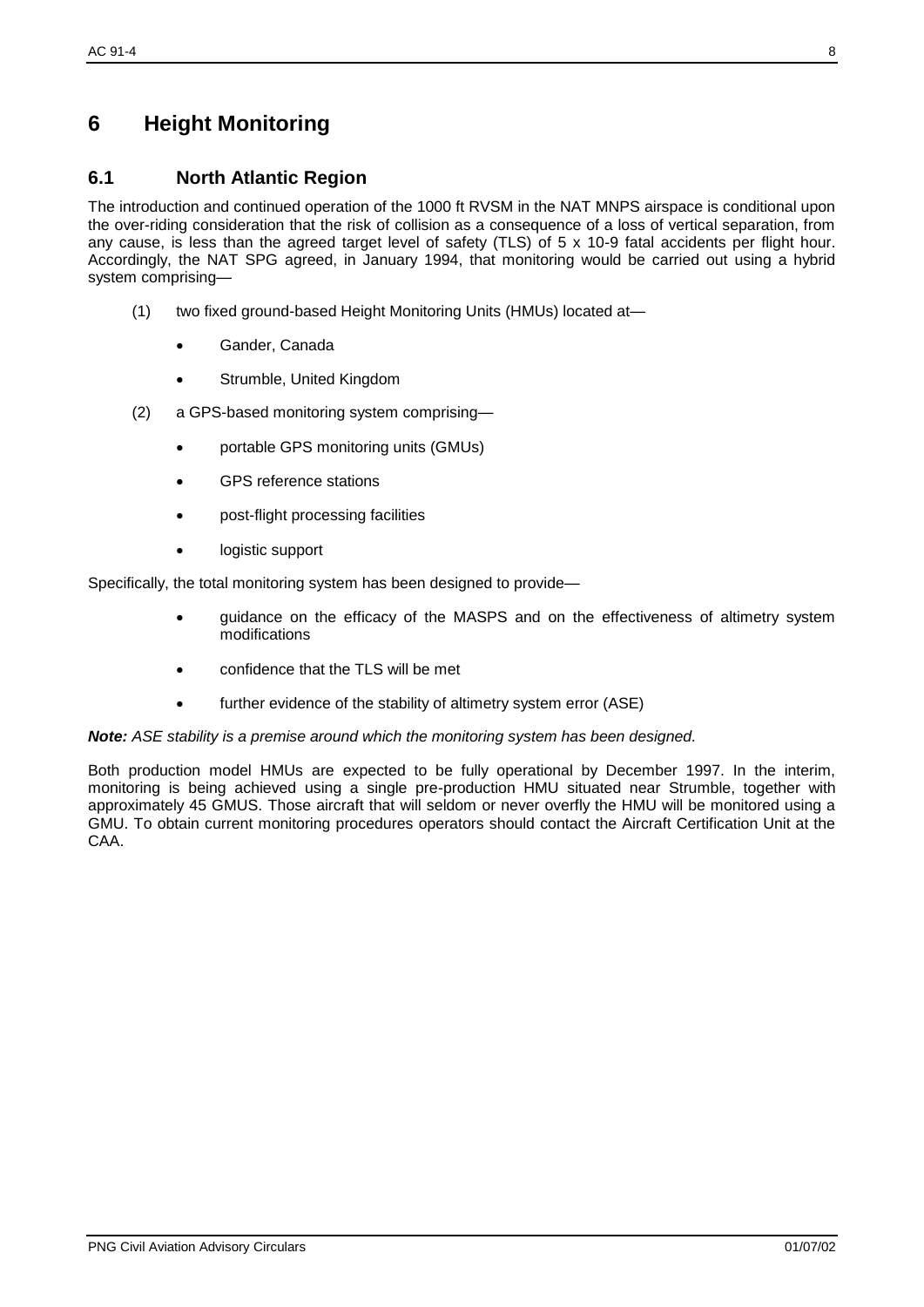#### **6.2 Pacific and Mid-Asia Regions**

In the PAC region, it is not anticipated that an HMU type fixed location system will be available. Thus, the advantages of the hybrid monitoring system are compromised. Although the fleet size of operators and aircraft types indicates that the monitoring goals census should be achievable with the GMS, some of the features of the HMU would need to be incorporated into the GMS. They include but are not limited to, the following:

- repeat measurement of airframes to assure stability of ASE
- continued monitoring of aircraft to assure that compliant height-keeping performance is maintained
- continued assurance that the risk in the system is maintained at a level below the TLS

**Initial Monitoring:** All Pacific operators that operate or intend to operate in airspace where RVSM is applied are required to participate in the RVSM monitoring program. The table of monitoring requirements shown below establishes requirements for the initial phase of Pacific RVSM implementation. In their application to the CAA for RVSM approval, operators must show a plan for meeting the applicable initial monitoring requirements.

**Aircraft Status For Monitoring:** Aircraft engineering work required for the aircraft to receive RVSM airworthiness approval must be completed prior to the aircraft being monitored.

**Follow-On Monitoring:** Monitoring is an on-going program that will continue after the initial RVSM implementation phase. A follow-on sampling program for additional operator aircraft will be co-ordinated by the Pacific RVSM Implementation Task Force.

**Monitoring Of Airframes that are RVSM Compliant On Delivery:** If an operator adds new RVSM compliant airframes of a type for which it already has RVSM operational approval, providing the operator has completed monitoring requirements for the type in accordance with the table below, the new airframes are not required to be monitored - except as targeted at a later date in the follow-on sampling program. If an operator adds new RVSM compliant airframes of an aircraft type for which it has NOT previously received RVSM operational approval, than the operator should complete monitoring in accordance with the table below.

**Applicability of North Atlantic Monitoring:** Monitoring data obtained in conjunction with the NAT RVSM monitoring program can be used to meet Pacific monitoring requirements. The Asia/Pacific Approvals Registry and Monitoring Organization (APARMO) which is responsible for administering the Pacific monitoring program has access to NAT monitoring data and will coordinate with States and operators to inform them on the status of individual operator monitoring requirements.

**Update of Monitoring Requirements Table and Website:** As significant data is obtained, monitoring requirements for specific aircraft types may change. When the table is updated, a letter will be distributed to States and operators. The updated table will be posted on the RVSM website being maintained by the FAA on behalf of the ICAO Pacific/Asia regional planning group.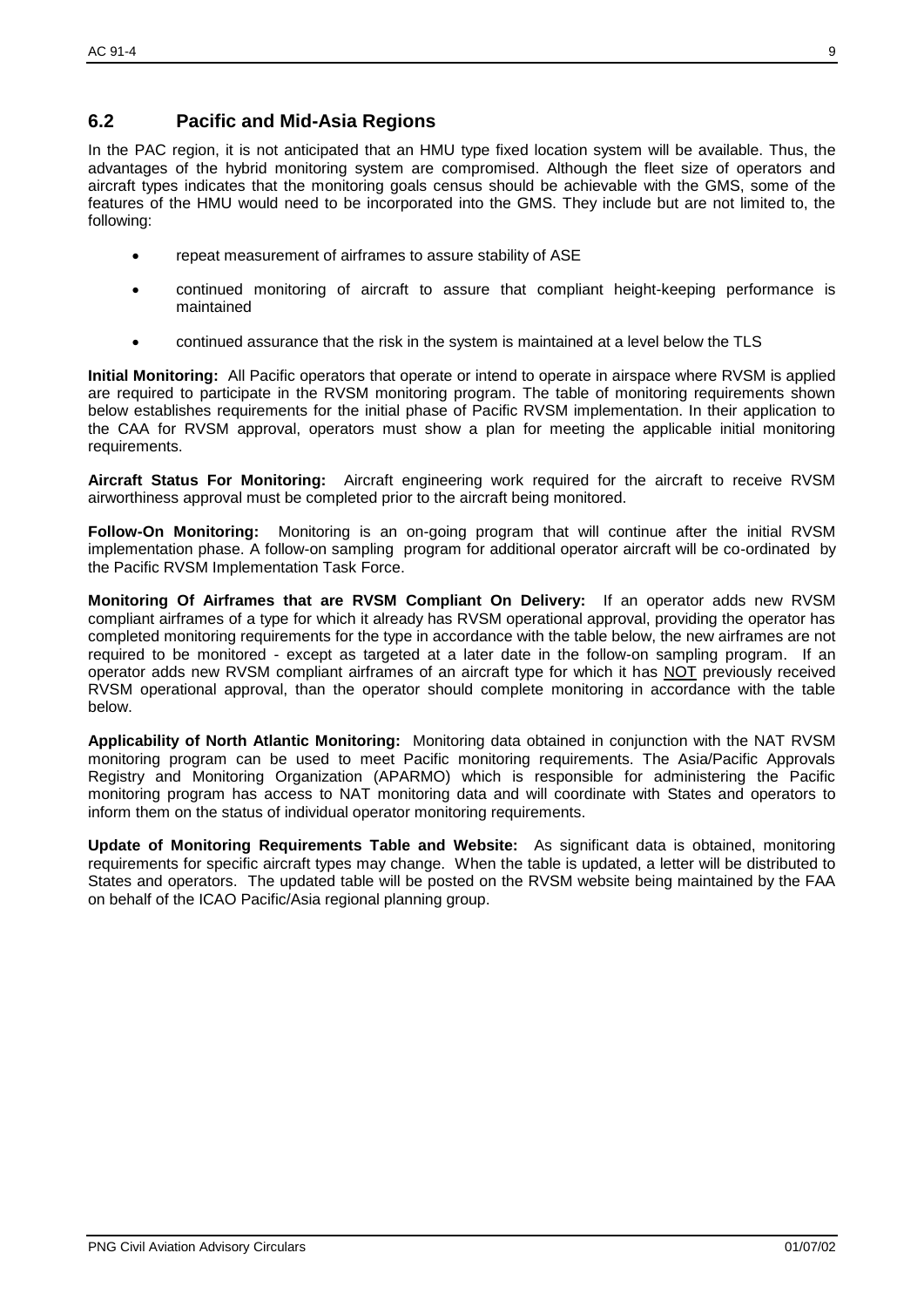| Monitoring not required prior to the grant of RVSM approval |                                                                                                       |                                                                                                                                                                                                           |                                                                                                                                                                                                                                                                                                                                                                |  |  |  |
|-------------------------------------------------------------|-------------------------------------------------------------------------------------------------------|-----------------------------------------------------------------------------------------------------------------------------------------------------------------------------------------------------------|----------------------------------------------------------------------------------------------------------------------------------------------------------------------------------------------------------------------------------------------------------------------------------------------------------------------------------------------------------------|--|--|--|
|                                                             | <b>Classification</b>                                                                                 | <b>Aircraft Group</b>                                                                                                                                                                                     | Minimum operator monitoring<br>for each aircraft type                                                                                                                                                                                                                                                                                                          |  |  |  |
| 1                                                           | Operators with<br>prior<br><b>RVSM</b><br>experience                                                  | New aircraft types from a manufacturer with a<br>demonstrable track record of the production of<br>MASPS compliant airframes - OR any of the<br>following types:                                          | at least TWO airframes unless<br>operator has only one of a type,<br>than ONE airframe - monitoring<br>to be completed as soon as<br>possible but no later than<br>within 6 months after the issue<br>of RVSM operational approval<br>or the start of Pacific RVSM<br>operations whichever<br>occurs<br>later.                                                 |  |  |  |
|                                                             |                                                                                                       | A300 B2/B4, A300-600, A310 (GE), A310 (PW),<br>A319/321, A320, A330, A340, B-727,                                                                                                                         |                                                                                                                                                                                                                                                                                                                                                                |  |  |  |
|                                                             |                                                                                                       | B737-300/400/500, B737-600/700/800,                                                                                                                                                                       |                                                                                                                                                                                                                                                                                                                                                                |  |  |  |
|                                                             |                                                                                                       | B747 100/200/300/SP, B747-400, B757,                                                                                                                                                                      |                                                                                                                                                                                                                                                                                                                                                                |  |  |  |
|                                                             |                                                                                                       | B767-200, B767-300, B777, CL60,<br>DC10,<br>FALCON 900/EX, GULF G4, LJ 60, L1011,<br><b>MD11</b>                                                                                                          |                                                                                                                                                                                                                                                                                                                                                                |  |  |  |
| $\mathbf{2}$                                                | Operators<br>without prior<br><b>RVSM</b><br>experience                                               | Same types as above in section 1                                                                                                                                                                          | THREE<br>airframes<br>least<br>at<br>unless operator has only 1 or 2<br>of a type, than all operator<br>airframes<br>that<br>type<br>of<br>monitoring to be completed as<br>soon as possible but not later<br>than within 3 months after the<br>issue of RVSM operational<br>approval or the start of Pacific<br>RVSM operations<br>whichever<br>occurs later. |  |  |  |
| $\mathbf{3}$                                                | All operators of<br>aircraft that are<br>expected<br>to<br>meet reduced<br>monitoring<br>requirements | FALCON 50/EX, FALCON 2000, HS 25 B/C                                                                                                                                                                      | 60% of target number of RVSM<br>airframes<br>approved<br>OR.<br>individual monitoring of RVSM<br>approved airframes - monitoring<br>to be completed as soon as<br>possible but no later than<br>within 3 months after the issue<br>of RVSM operational approval<br>or the start of Pacific RVSM<br>operations whichever occurs<br>later.                       |  |  |  |
|                                                             |                                                                                                       | Monitoring required prior to the grant of RVSM approval                                                                                                                                                   |                                                                                                                                                                                                                                                                                                                                                                |  |  |  |
| 4                                                           | Insufficient<br>data<br>on<br>approved<br>aircraft                                                    | Other group or non-group aircraft not listed in<br>above 3 sections OR<br>New aircraft types from a manufacturer without a<br>demonstrable track record of the production of<br>MASPS compliant airframes | 60%<br>of target<br>number<br>of<br>airworthiness<br>approved<br><b>OR</b><br>airframes<br>individual<br>of<br>airworthiness<br>monitoring<br>airframes<br>approved<br>to<br>be<br>completed prior to the issue of<br>RVSM operational approval                                                                                                                |  |  |  |

For most aircraft types, monitoring is NOT required to be completed prior to operational approval being granted. see the table below.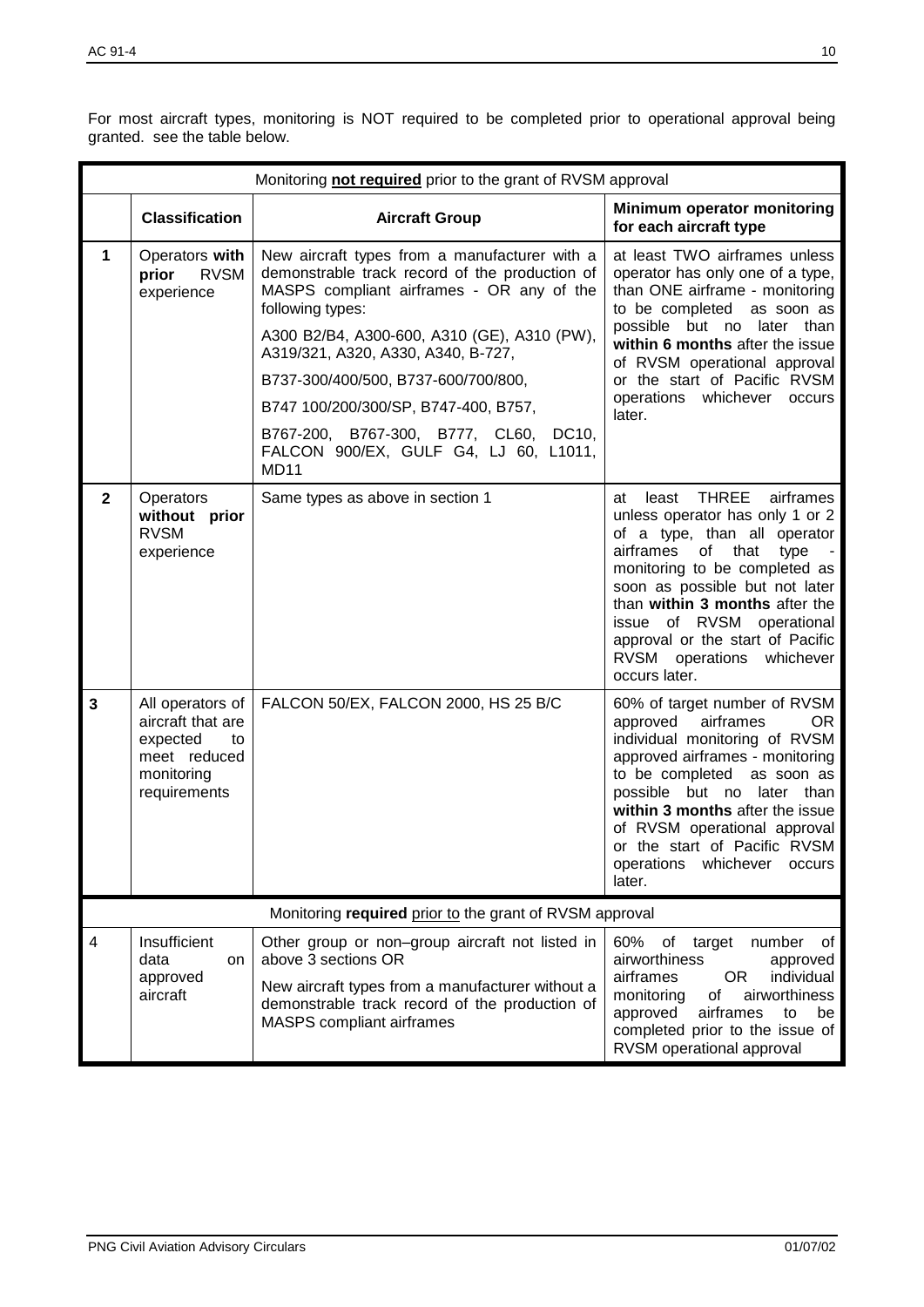## **7 Further Information**

Information on the RVSM programme is available through the Internet by addressing the ARINC bulletin board on **http://www.arinc.com** and calling up the RVSM pages. Aircraft that are successfully monitored by the NAT CMA will be promulgated via the bulletin board. Operators will be notified by fax or phone of individual access codes on the first occasion that its aircraft are placed on the board. More information may be obtained from—

> Ms Jean Gingrich ARINC USA

Phone: 001 (410) 266-4562 Facsimile: 001 (410) 573-3007

Further information on policy, planning and implementation issues for RVSM can be obtained from:

for the NAT region—

National Air Traffic Services Ltd Central Monitoring Agency Room T805 CAA House 45-59 Kingsway London WC2B 6TE

Phone: 0044 0171-832-5732 Facsimile: 0044 0171-832-5562

• for the PAC region-

Asia-Pacific Approvals Registry and Monitoring Organization (APARMO) William J Hughes Technical Centre (WJHTC) NAS & International Airspace Analysis Branch (ACT-520) Atlantic City International Airport Atlantic City NJ 08405 USA

Phone: 001 (609) 485-5475 Fax: 001 (609) 485-5117 E-Mail: [APARMO@tc.faa.gov](mailto:APARMO@tc.faa.gov)